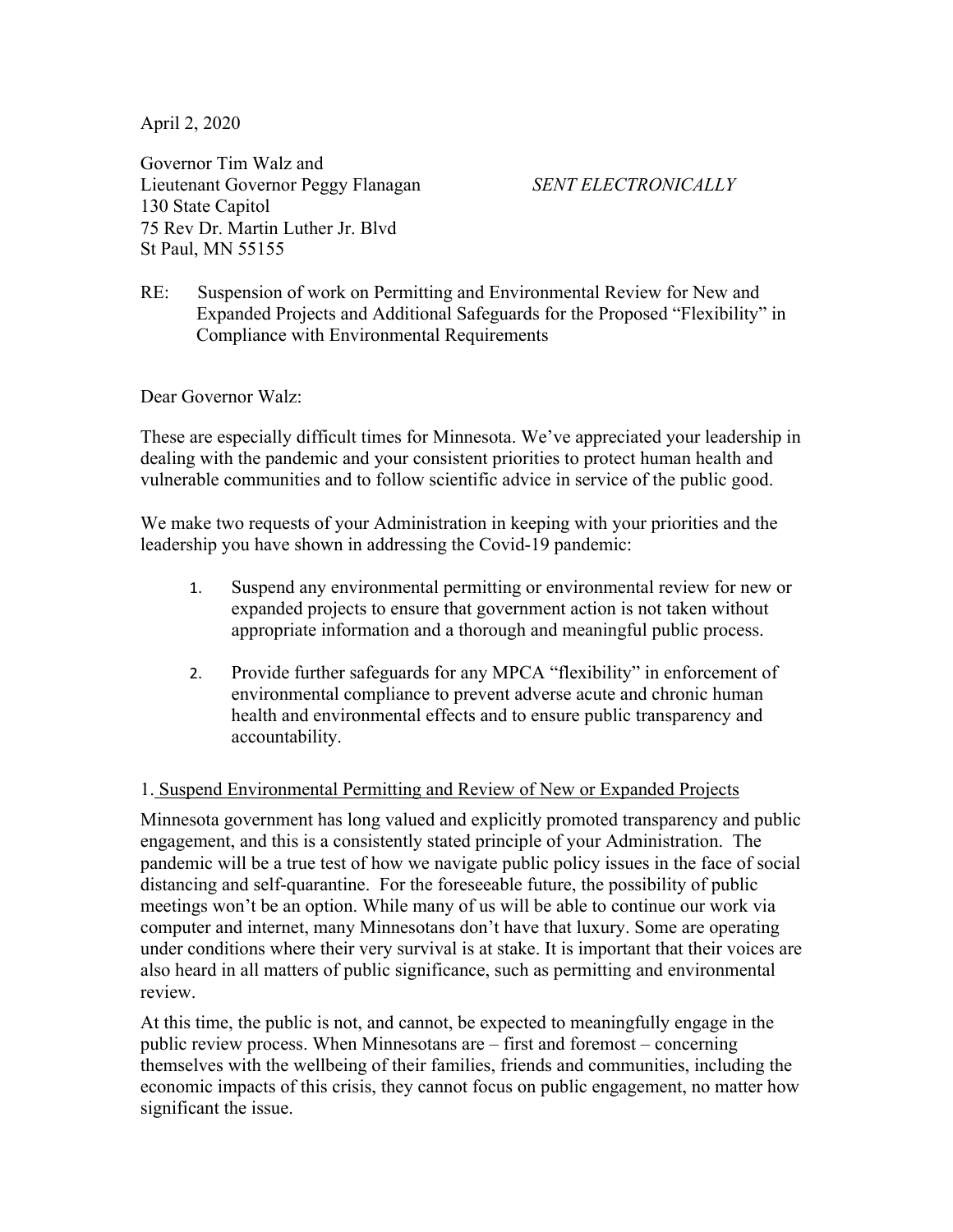In addition, the pandemic is changing the economic landscape. Once markets have stabilized, there may be new realities about which projects are economically feasible as well as new priorities for government staff time and resources. Pressing forward with new industrial permits in these times is not only unfair to Minnesota's public, particularly those in less advantaged communities, but may also defy basic common sense.

For these reasons, Governor, we are collectively calling upon you to direct your agencies to put on hold any work on environmental permitting or environmental review for new or expanded projects until you lift the Peacetime Emergency order. We specifically emphasize that high profile, controversial major industrial projects require broad public participation. We must set aside weighty but less urgent decisions until Minnesotans have the capacity to fully re-engage.

## 2. Additional safeguards for Regulatory "Flexibility" Authorizing Environmental Violations

The information released to the media<sup>1</sup> explains that the Minnesota Pollution Control Agency ("MPCA") is relaxing compliance with environmental rules as a broad emergency "flexibility" policy. Unlike the Trump Administration U.S. Environmental Protection Agency ("EPA") complete blanket waiver, the MPCA proposes to exempt permittees from compliance only if they email the MPCA and work out any conditions under which a waiver might be granted.

However, the "MPCA regulations" information we've seen since does not provide adequate safeguards for the community and lacks public transparency. The "flexibility" allowed by the MPCA without such transparency could allow air pollutants that increase lung disease and directly impact the likely severity of Covid-19 symptoms. Regulatory "flexibility" could contribute to immune deficiency, brain damage, or cancer that would harm Minnesotans and strain health care systems not only on a current, acute basis, but in the long term after Covid-19 testing, treatment and vaccinations have made this particular infection less dangerous.

We urge your Administration to further specify stricter guidelines and transparent and accountable procedures for any temporary waivers of environmental compliance. In addition to what we have seen developed by the MPCA, we propose the following additional minimum requirements for any request for regulatory "flexibility" in enforcement of environmental standards:

- ! Any request to MPCA must be in made in writing, which can include email;
- ! Any request must propose a specific start and end date for the period of flexibility requested, which cannot exceed 90 days;

 

<sup>&</sup>lt;sup>1</sup> MPCA relaxes compliance with environmental rules amid coronavirus, but less than *EPA* available at https://www.startribune.com/mpca-relaxes-compliance-withenvironmental-rules-amid-coronavirus-but-less-than-epa/569176682/?refresh=true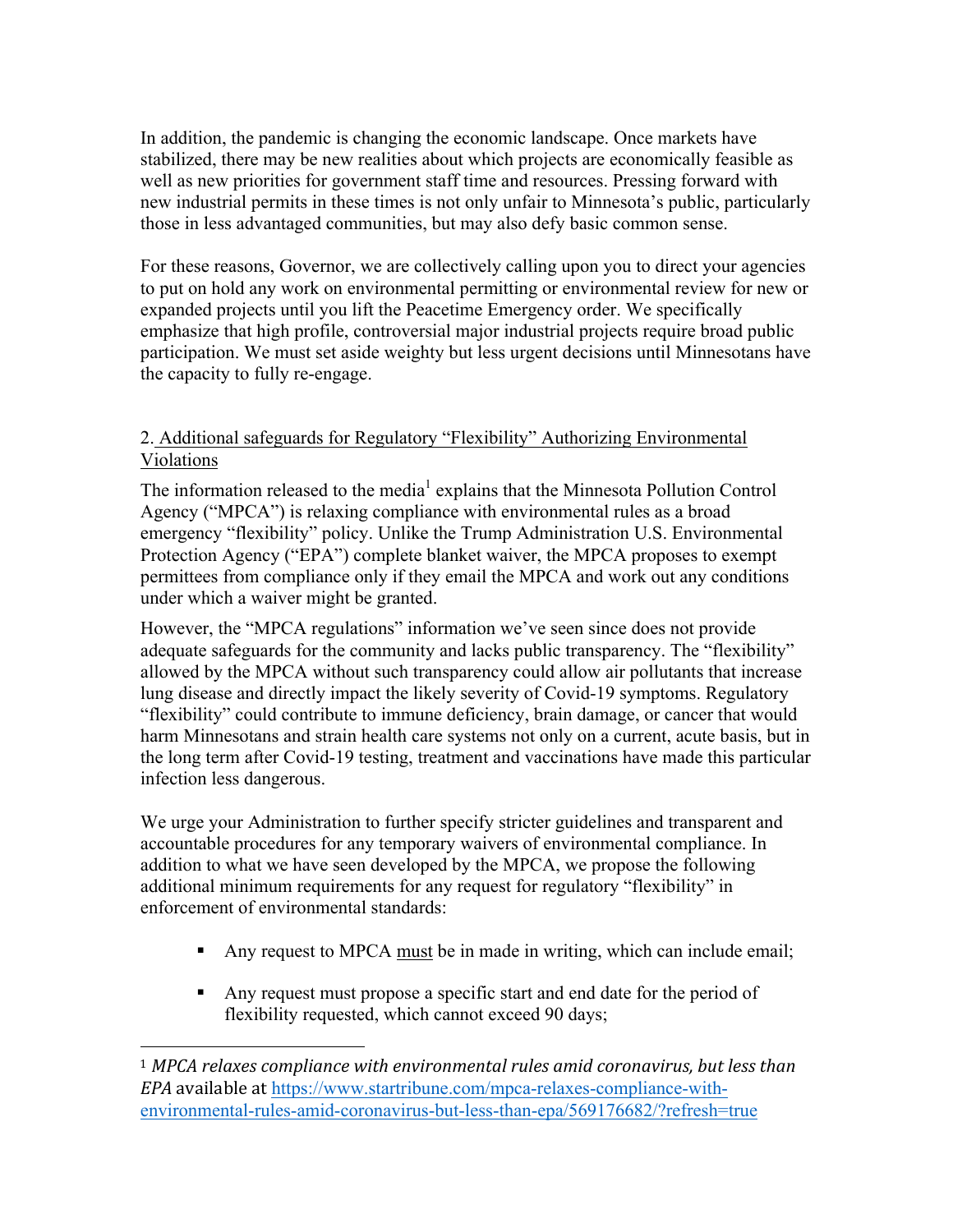- ! MPCA must post online and notify the public of any request for flexibility in enforcement of environmental requirements, along with a copy of the request;
- ! Except for emergency situations, MPCA must provide a minimum of 15 days for public comments before making any determination on a request for flexibility. If the agency determines it is an emergency situation, the agency may act before the end of the comment period but must review its decision and potential mitigation within 15 days after the comment period closes;
- ! MPCA must post online in writing and notify the public of any resolution or decision regarding compliance resulting from a request;
- ! MPCA must retain complete discretion to deny a request for flexibility in compliance with environmental requirements for any reason, including the existence of the underlying standard; and
- ! MPCA must analyze the potential human health effects and not approve any disproportionate impacts to vulnerable populations as a result of granting regulatory flexibility. By Feb 1<sup>st</sup> of 2021 MPCA shall prepare a report detailing the human health impacts of any granted flexibility, including detailed demographic information regarding any affected populations.

As Minnesotans our primary concern is with the health and wellbeing of our families, friends, communities, and the state of Minnesota as a whole: one Minnesota. We strongly urge your administration to avoid making permitting decisions with inadequate public participation and unreliable information as to the economic future.

We must also avoid the pitfall of sacrificing our state government's primary mission to protect health and the public interest and must not make changes in environmental enforcement without first considering both the short-term and long-term consequences to our state, especially members of our community who have compromised health or immune systems and our infants, children, and elderly.

We respectfully request your leadership in suspending work on permitting and environmental review activities for new or expanded projects. We also request your prompt action to further define the scope of regulatory flexibility that will avoid pollution of Minnesota lands, waters and air. Please feel free to contact Steve Morse (steve@mepartnership.org) at Minnesota Environmental Partnership for any questions or responses. Thank you.

Sincerely yours,

The following organizations and additional interested individuals: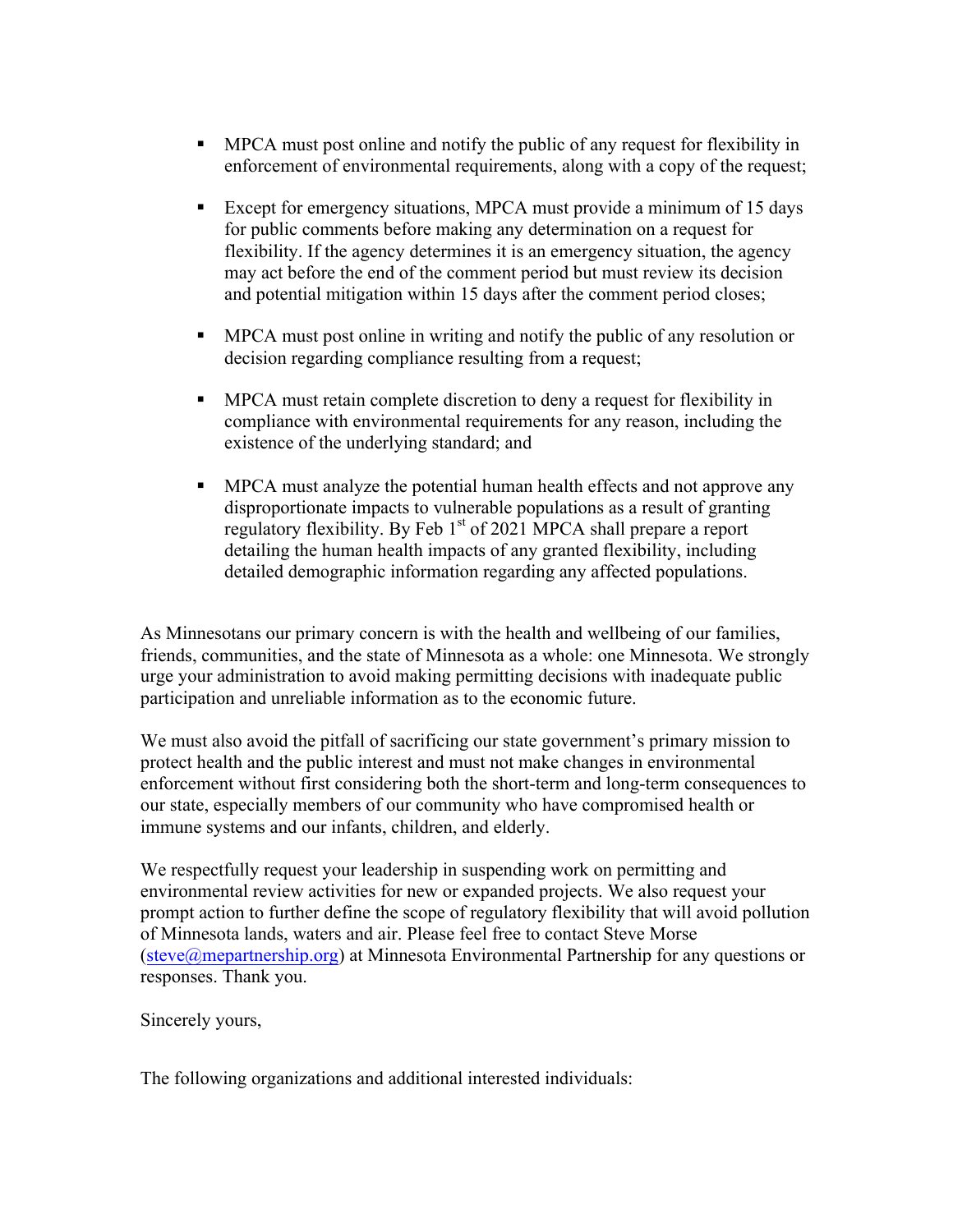Alliance for Sustainability Citizens Climate Lobby Minnesota Clean Water Action Minnesota Cooperative Energy Futures **CURE** Friends of Minnesota Scientific & Natural Areas Friends of the Boundary Waters Wilderness Friends of the Mississippi River Humming for Bees Izaak Walton League - MN Division Lakeville Friends of the Environment Mankato Area Environmentalists Minnesota Environmental Partnership Minnesota Interfaith Power and Light Minnesota Ornithologists Union MN350 North American Water Office Northeast Metro Climate Action Northeastern Minnesotans for Wilderness Northwest Metro Climate Action Pesticide Action Network North America Pollinate Minnesota Pollinator Friendly Alliance Sierra Club North Star Chapter St. Croix River Association St. Paul 350 Vote-Climate WaterLegacy